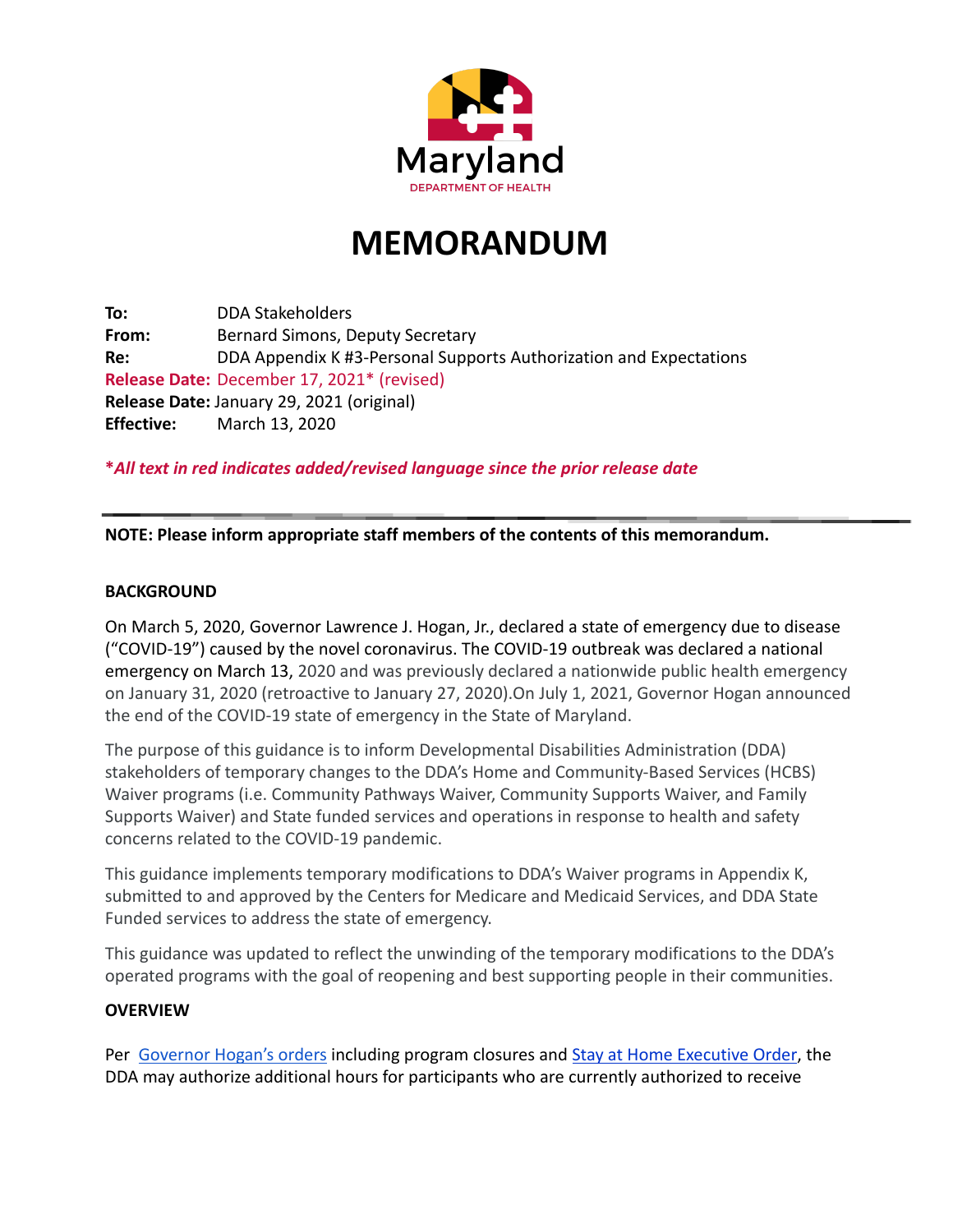Personal Supports to support their health and safety. In addition, the DDA is making exceptions to specific service requirements to address needs and staffing challenges.

Additional authorizations to address a participant's specific needs may be requested based on the participant's needs using the service authorization request form and process.

This guidance applies to both the self-directed and traditional service delivery models.

# **Unwinding Appendix K and Executive Orders Flexibilities**

# **Standards and Requirements:**

- 1) Appendix K related Personal Supports Authorization and Expectations shall end as noted below under each flexibility.
- 2) LTSS*Maryland* Person-Centered Plan (PCP) updates to remove Appendix K related Personal Supports Authorization, shall be made during the next Revised PCP or Annual PCP whichever occurs first.
- 3) Personal Support Service Needs
	- a) Participants with assessed Personal Support service needs can request services through the person centered planning process.
	- b) As per current practice, urgent service needs should be reported directly to the DDA Regional Office.
	- c) Changes set forth in Amendment #3 2020 of the DDA Waiver program applications permits provision of 2:1 support, virtual support, and support during an acute care hospital stay. Reference:
		- i) [Memo #5 DDA Amendment #3 Personal Supports February 16, 2021](https://health.maryland.gov/dda/Documents/Waiver%20Documents/DDA%20Amendment%203%20-%202020%20Memo%20Guidance/Memo%205%20-%20DDA%20Amendment%203%20-%20%20Personal%20Supports%20Final%20Draft%202-14-2021.pdf)
		- ii) [Memo #3 DDA Amendment #3 Virtual Supports February 16, 2021](https://health.maryland.gov/dda/Documents/Waiver%20Documents/DDA%20Amendment%203%20-%202020%20Memo%20Guidance/Memo%203%20-%20DDA%20Amendment%203%20-%20Virtual%20Supports%20Final%20Feb%2016,%202021.pdf)
		- iii) [Memo #4 DDA Amendment #3 Acute Care Hospital Supports February](https://health.maryland.gov/dda/Documents/Waiver%20Documents/DDA%20Amendment%203%20-%202020%20Memo%20Guidance/Memo%204%20-%20DDA%20Amendment%203%20-%20%20Acute%20Care%20Hospital%20Supports%20Final%20Feb%2016,%202021.pdf) [16, 2021](https://health.maryland.gov/dda/Documents/Waiver%20Documents/DDA%20Amendment%203%20-%202020%20Memo%20Guidance/Memo%204%20-%20DDA%20Amendment%203%20-%20%20Acute%20Care%20Hospital%20Supports%20Final%20Feb%2016,%202021.pdf)
- 4) Service Utilization and Audits
	- a) The State may conduct:
		- i) Service utilization reviews; and
		- ii) Audits.
	- b) CMS stated its intent to audit Appendix K expenditures.

## **Appendix K and Executive Orders Flexibilities**

## **Standards and Requirements:**

- 1. Services can be provided in a variety of settings, instead of the community, including but not limited to the participant's home, family and friend's homes, acute care hospital or short term institution stay, other community settings, or in neighboring states as per DDA's Appendix K.
	- a. Appendix K flexibility to provide services in a short term institutional stay, neighboring states, alternative facility-based settings, staff or direct care worker home, schools, churches, and other excluded settings **ended on August 15, 2021.**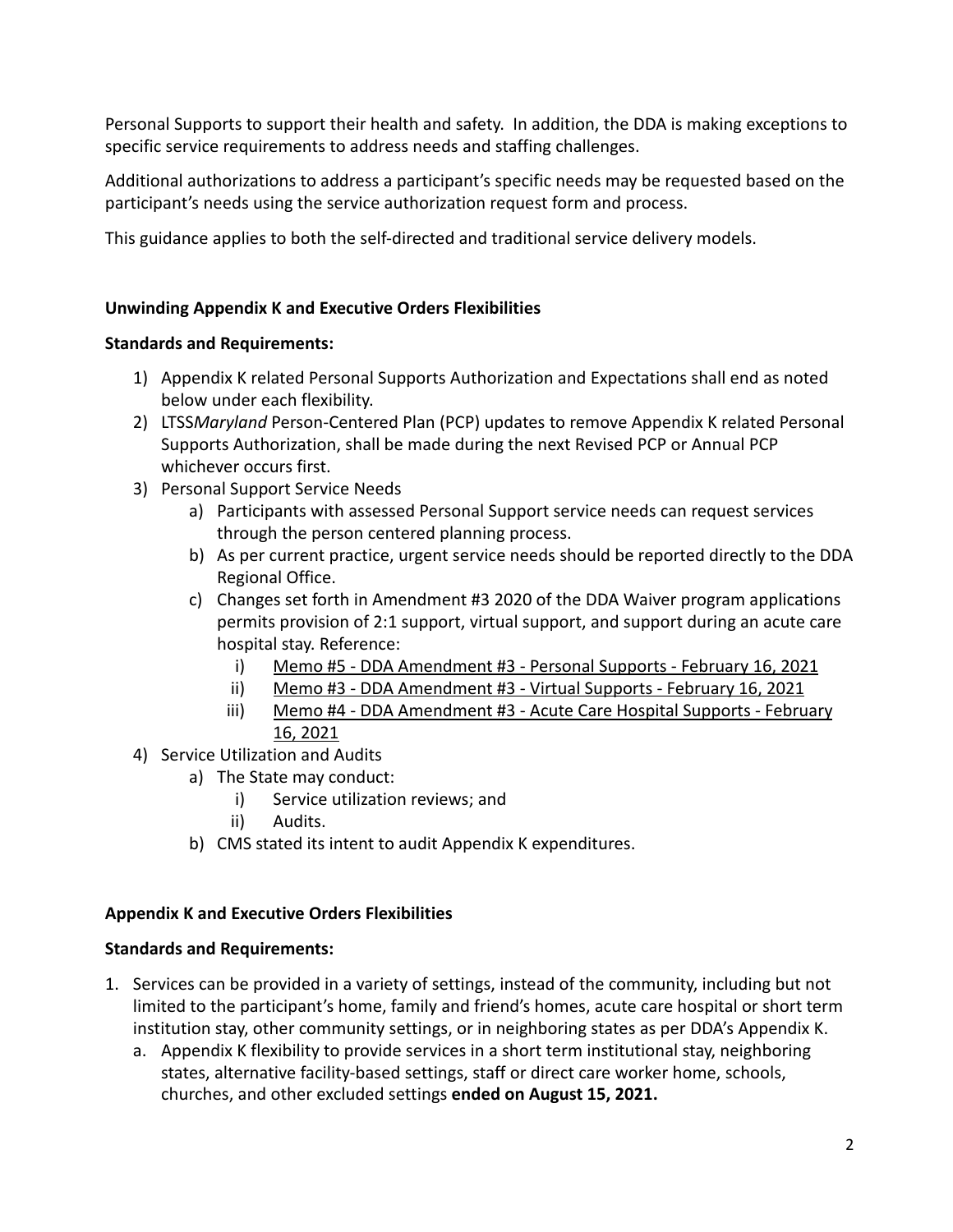- **b.** Ability to provide services during an acute care hospital stay is permitted as per [Memo #4 -](https://health.maryland.gov/dda/Documents/Waiver%20Documents/DDA%20Amendment%203%20-%202020%20Memo%20Guidance/Memo%204%20-%20DDA%20Amendment%203%20-%20%20Acute%20Care%20Hospital%20Supports%20Final%20Feb%2016,%202021.pdf) [DDA Amendment #3 - Acute Care Hospital Supports - February 16, 2021](https://health.maryland.gov/dda/Documents/Waiver%20Documents/DDA%20Amendment%203%20-%202020%20Memo%20Guidance/Memo%204%20-%20DDA%20Amendment%203%20-%20%20Acute%20Care%20Hospital%20Supports%20Final%20Feb%2016,%202021.pdf)
- 2. Personal care assistance can comprise the entirety of the service, as appropriate will **end on March 31, 2022**.
- 3. Service may be provided over the phone, or via video teleconferencing (*e.g*. Skype, Zoom, Facetime, etc.), to allow services to continue to be provided remotely in the home and community settings as permitted in Amendment #3 2020 of the DDA Waiver program applications. Reference: Memo #3 - DDA Amendment #3 [- Virtual Supports - February 16,](https://health.maryland.gov/dda/Documents/Waiver%20Documents/DDA%20Amendment%203%20-%202020%20Memo%20Guidance/Memo%203%20-%20DDA%20Amendment%203%20-%20Virtual%20Supports%20Final%20Feb%2016,%202021.pdf) [2021.](https://health.maryland.gov/dda/Documents/Waiver%20Documents/DDA%20Amendment%203%20-%202020%20Memo%20Guidance/Memo%203%20-%20DDA%20Amendment%203%20-%20Virtual%20Supports%20Final%20Feb%2016,%202021.pdf)
- 4. To maintain and support expansion of the current workforce, staffing qualification and onboarding requirement flexibilities are available as outlined in the [DDA Appendix K #6 - Staff](https://dda.health.maryland.gov/Pages/DDA_Appendix_K.aspx) [Training and On-boarding Flexibility Guidance](https://dda.health.maryland.gov/Pages/DDA_Appendix_K.aspx)
	- a. Training requirements: waived for family members willing to provide services to participants will **end on March 31, 2022**.
	- b. Training requirements: Annual training requirement extension for DSP who have previously completed all training requirements will **end on March 31, 2022**.
	- c. Training requirements: CPR and First Aid will **end on March 31, 2022**.
	- d. Training requirements: MTTP/Medication Technician Training will **end on March 31, 2022.**
	- e. Training requirements: Training in MANDT will **end on March 31, 2022.**
	- f. Training requirements: waive all but essential training will **end on March 31, 2022.**
	- g. Training requirements: PORII training provided in an expedited format will **end on March 31, 2022.**
	- h. Training requirements: sharing staff among providers will **end on March 31, 2022**.
	- i. Waiver of high school or GED requirement will **end on March 31, 2022.**
	- j. Individuals 16 years or older can be direct support will **end on March 31, 2022**.
- 5. Retainer payments may be authorized for providers who normally provide services but are currently unable as provided in DDA Appendix K #1 - Retainer [Payments](https://dda.health.maryland.gov/Pages/DDA_Appendix_K.aspx) Guidance will **end on December 31, 2021**.
- 6. Under the self-directed services delivery model, Paid Time Off (PTO) may be authorized by the participant for staff who normally provide services but are currently unable due to the pandemic. (New June 1, 2020)
- 7. Increased rate for supporting people who have determined positive for COVID-19 is available as per DDA Appendix K - [Increased Rate for Supporting](https://dda.health.maryland.gov/Pages/DDA_Appendix_K.aspx) Person with COVID-19 Virus will **end on March 31, 2022**.
- 8. Participant currently authorized Personal Supports may:
	- a. Exceed the 82 hours per week within their authorized budget without DDA's prior authorization will **end on March 31, 2022**; and
	- b. Exceed current DDA authorization within a person's overall authorized funding budget (i.e. move funds within budget) without DDA's prior authorization will **end on March 31, 2022.**
- 9. Participants and providers may hire legal guardians and relatives for the delivery of services, as provided in the DDA Appendix K #6 - Staff Training [and On-boarding Flexibility Guidance,](https://dda.health.maryland.gov/Pages/DDA_Appendix_K.aspx) for greater than 40-hours per week without DDA's prior authorization, will **end on March 31, 2022**.
- 10. Beginning March 13, 2020, the DDA may authorize additional service hours when the participant was receiving Meaningful Day services prior to the State of Emergency as follows: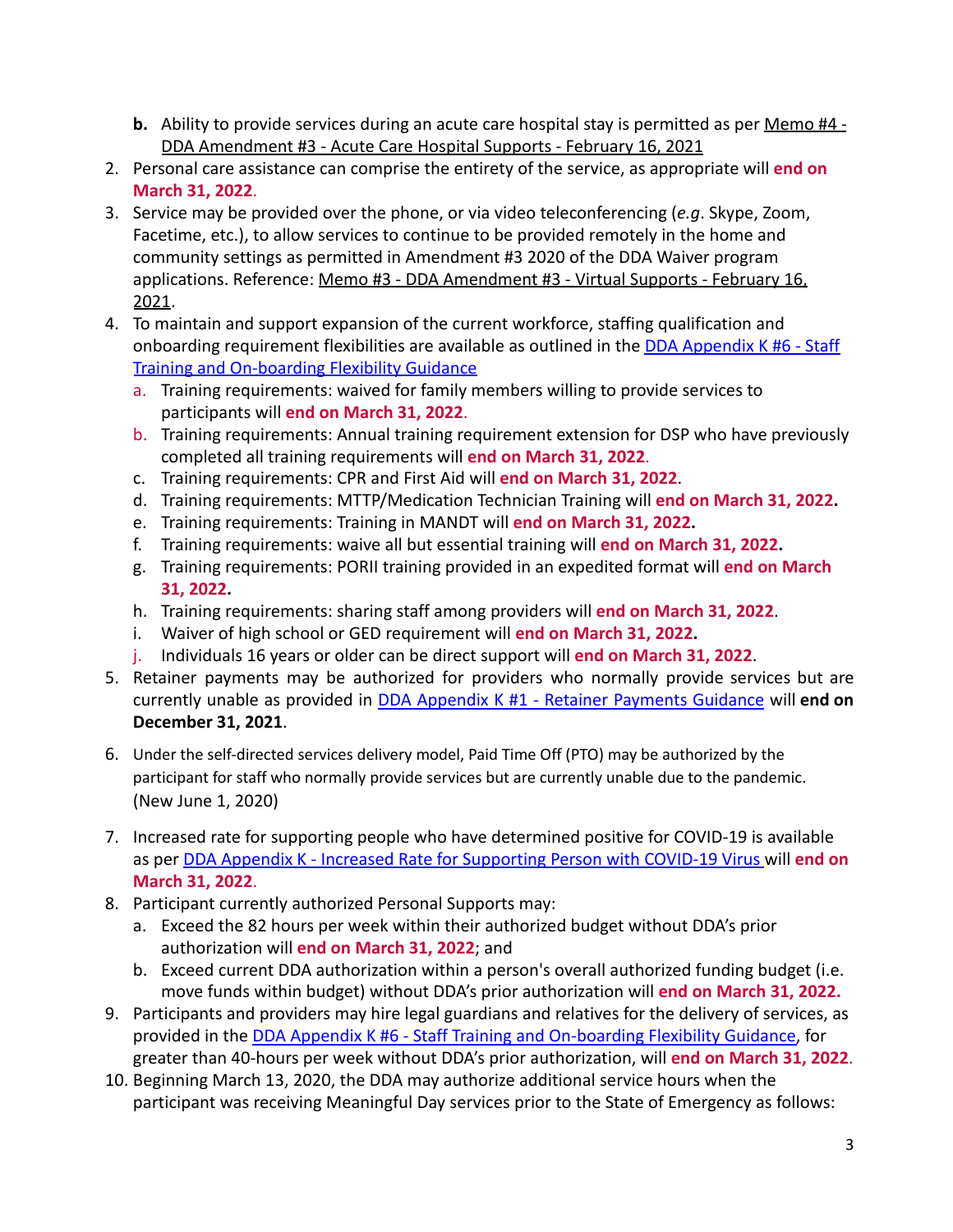- a. Participants that currently receive **28 hours** or more of Personal Supports per week may be authorized for **six (6) additional hours** per day, Monday through Friday for a total of **30 hours** per week will **end on March 31, 2022.**
- b. From March 13, 2020 until the Personal Support services was transitioned to LTSS*Maryland*, for participants currently authorized to receive Personal Supports using the Traditional Service Delivery Model, the DDA will authorize additional service hours via a data patch in PCIS2 will **end on March 31, 2022.**
- c. After the service transitions to LTSS*Maryland*, these additional COVID-19 Personal Support hours shall be requested with a Revised or Annual PCP using the [Detail Service](https://dda.health.maryland.gov/Pages/Person-Centered_Planning.aspx) [Authorization Tool](https://dda.health.maryland.gov/Pages/Person-Centered_Planning.aspx) and noted under the "Personal Supports – Appendix K Add-on—COVID-19" title will **end on March 31, 2022.**
- d. Under the Self-Directed Service Delivery Model:
	- i) Participants have the ability to (1) move funding to different services to meet needs including moving funds from meaningful day services or other services that can be used for increased personal supports; and (2) access additional \$2000 funds added to budgets for personal supports. This flexibility will **end on March 31, 2022**;
	- ii) Personal supports and meaningful day services can vary weekly, therefore the DDA will consider request for increases to personal supports to meet needs; and
	- iii) To request an increase in Personal Supports for immediate COVID-19 health and safety related need, the Revised Person Centered Plan (PCP) is used; and **(Revised January 29, 2021)**
- e. Appendix K related additional Personal Support service hours authorization will **end on March 31, 2022**.
	- i) Providers authorized for Appendix K Personal Support service hours shall discontinue billing as of December 31, 2021.
	- ii) LTSS*Maryland* Person-Centered Plan (PCP) updates, to remove Appendix K related Personal Support service hours, shall be made during the next Revised PCP or Annual PCP whichever occurs first.
- 11. For all participants, Annual and Revised Person-Centered Plans *are required* to request these additional COVID-19 related hours. **(Revised January 29, 2021)**
- 12. LTSS*Maryland* Person-Centered Plan (PCP) updates *prior to* implementation of the Electronic Visit Verification (EVV) and the DSAT: **(Revised January 29, 2021)**
	- a. For Non-Pilot participants, the DDA RO will upload the service authorization into the LTSSMaryland Client Attachment.
	- b. For Pilot participants, the DDA will coordinate with Coordinators of Community Services to create Revised PCPs.
- 13. Since the implementation of EVV and the DSAT, a Revised PCP is needed for any changes in service need. **(New January 29, 2021)**
- 14. Providers shall maintain documentation of service delivery as per the [DDA Service](https://dda.health.maryland.gov/Pages/Person-Centered_Planning.aspx) [Authorization and Provider Billing Documentation Guidelines.](https://dda.health.maryland.gov/Pages/Person-Centered_Planning.aspx)

## **PCIS2 Billing Process: (Revised January 29, 2021)**